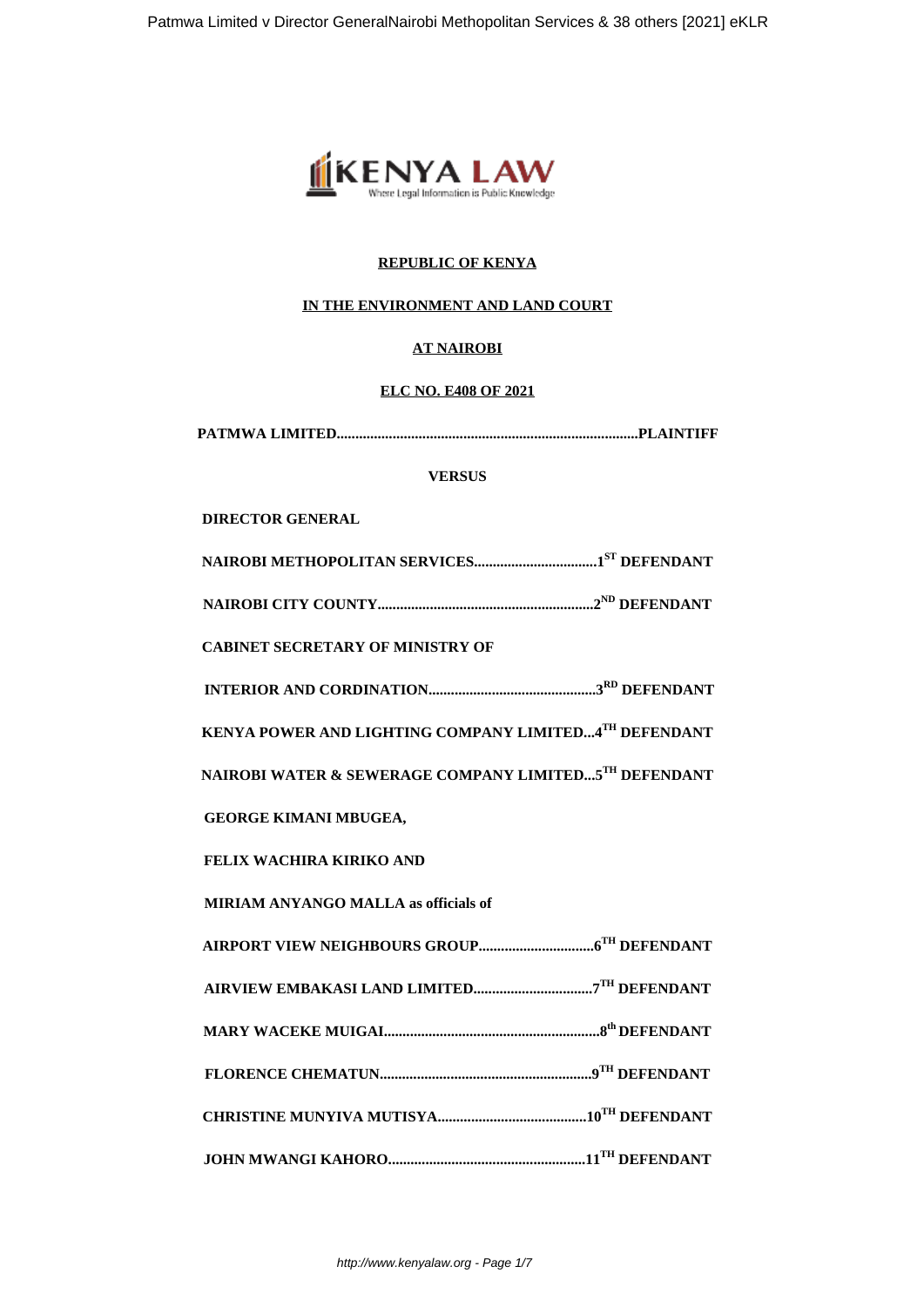| ${\bf \textbf{ROBERT~MAINA}}.\textcolor{red}{}}$ |                             |
|--------------------------------------------------|-----------------------------|
|                                                  |                             |
|                                                  |                             |
|                                                  |                             |
|                                                  |                             |
|                                                  |                             |
|                                                  |                             |
|                                                  |                             |
|                                                  | $.28^{\text{TH}}$ DEFENDANT |
|                                                  |                             |
|                                                  |                             |
|                                                  |                             |
|                                                  |                             |
|                                                  |                             |
|                                                  |                             |
|                                                  |                             |
|                                                  |                             |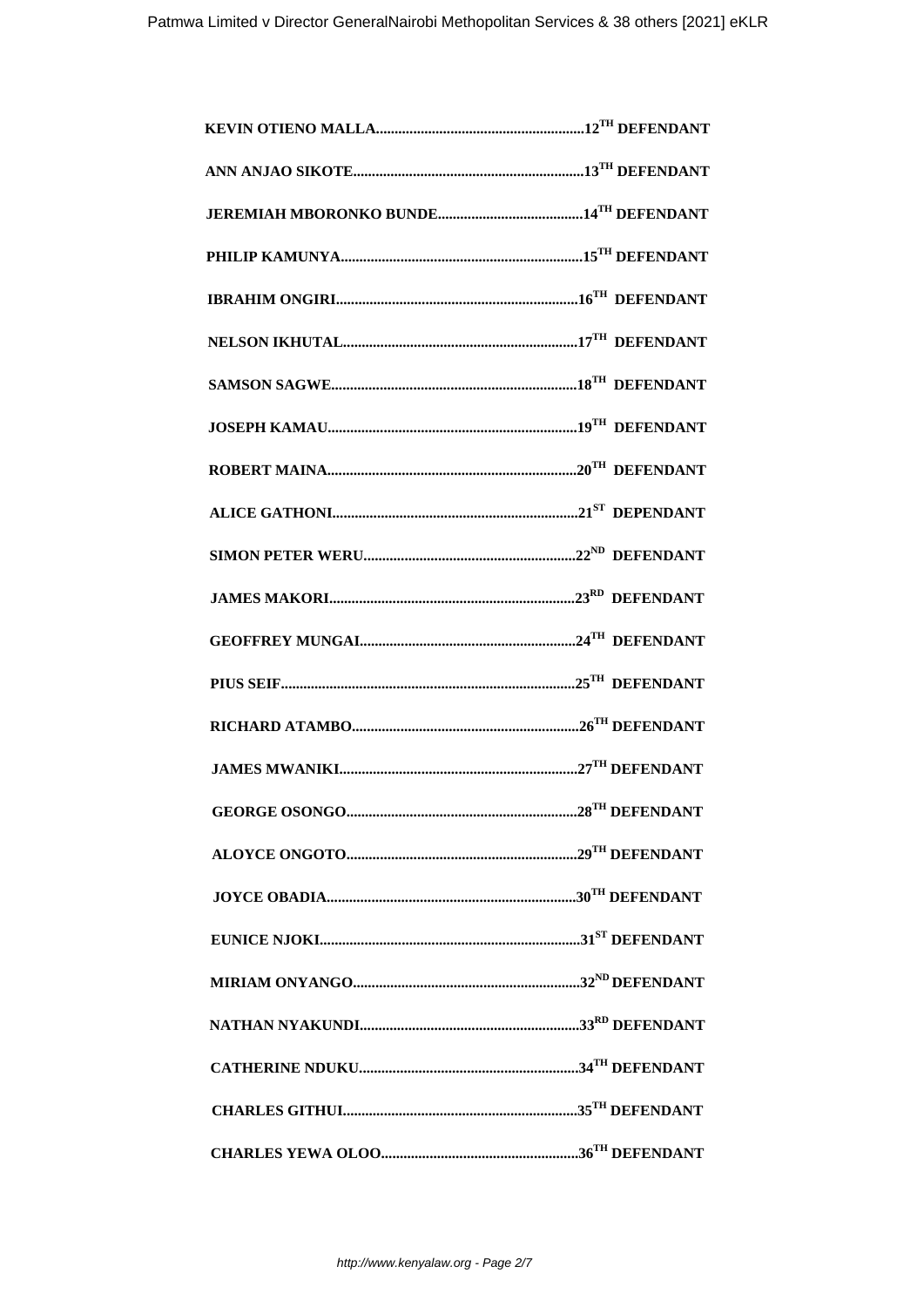## **RULING**

1. The Plaintiff herein filed a Notice of Motion Application dated 26<sup>th</sup> November 2021 seeking for the following orders: -

*1) Spent ……*

*2) That pending the hearing and determination of this application interpartes, this Honourable court be pleased issue an order allowing the Plaintiff to erect a permanent fence around its property being LR No. 9042/126.*

*3) That pending the hearing and determination of this application interpartes, this Honourable court be pleased issue an order stopping the Defendants, their agents, servants, relatives, cronies, employees and persons acting on their authority, permission and or directions who had vacated the suit property LR No. 9042/126. from re-entering the property or coming back and or from building back any house or erecting any form of structures on the subject parcel of land.*

*4) That pending the hearing and determination of this application interpartes, this Honourable court be pleased issue an order restraining the defendants their agents, servants, relatives, cronies, employees and persons acting on their authority, permission and or directions from erecting any form structures, continuing any form of constructions, building or installations, connections or provision of any form service within LR No. 9042/126 without the express consent of the Plaintiff.*

*5) That pending the hearing and determination of this application interpartes, this Honourable court be pleased issue an order directed to the 6th to the 39th Defendants their agents, servants, relatives, cronies, employees and persons acting on their authority, permission and or directions from continuing any acts of trespass onto the Plaintiff's parcel of land being LR No. 9042/126.*

*6) That pending the hearing and determination of this application interpartes, this Honourable court be pleased issue an order allowing the Plaintiff to erect a permanent fence around its property being LR No. 9042/126.*

*7) That pending the hearing and determination of this application interpartes, this Honourable court be pleased issue an order stopping the Defendants, their agents, servants, relatives, cronies, employees and persons acting on their authority, permission and or directions who had vacated the suit property LR No. 9042/126. from re-entering the property or coming back and or from building back any house or erecting any form of structures on the subject parcel of land.*

*8) That pending the hearing and determination of this application interpartes, this Honourable court be pleased issue an order stopping the Defendants, their agents, servants, relatives, cronies, employees and persons acting on their authority, permission and or directions erecting any form structures, continuing any form of constructions, building or installations, connections or provision of any form service within LR No. 9042/126 without the express consent of the Plaintiff.*

*9) That pending the hearing and determination of this application interpartes, this Honourable court be pleased issue an order directed to the 6th to the 39th Defendants their agents, servants, relatives, cronies, employees and persons acting on their authority, permission and or directions from continuing any acts of trespass onto the Plaintiff's parcel of land being LR No. 9042/126.*

*10) That the OCS (Officer Commanding Station) Embakasi Police Station does assist in the enforcement of any orders issued herein.*

*11) That this Honourable court be pleased to grant such further orders as may be necessary to ensure compliance with its orders.*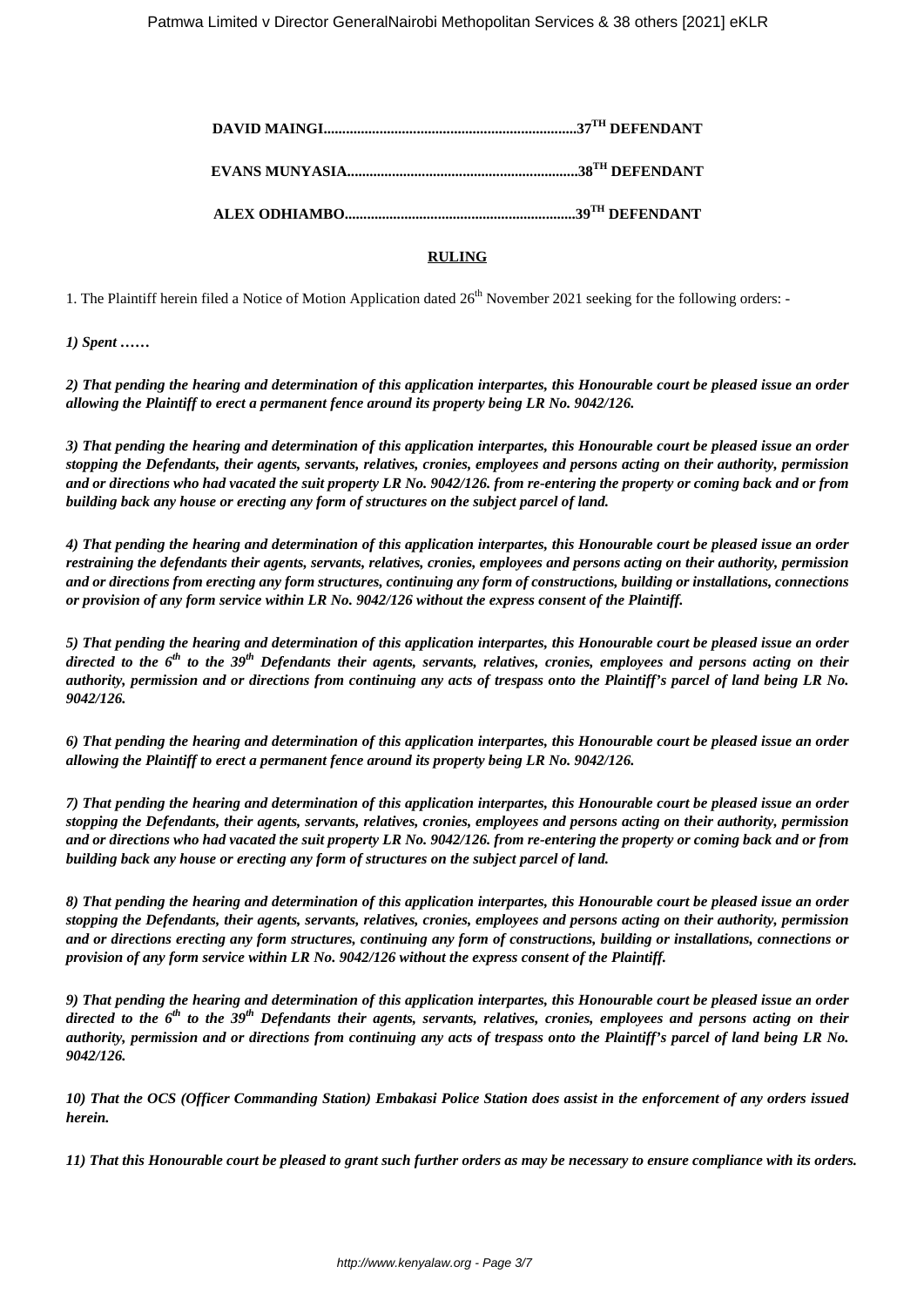## *12) That the costs of this application be borne by the Defendants*.

2. The application is based on the grounds on its face and supported by the affidavit sworn by **Rosalind Ruth Kabura M. Mwangi** sworn on the 26<sup>th</sup> November 2021.

3. Pursuant to the directions of this Court issued on **1 st December 2021** and in view of the Court of Appeal ruling delivered on **19th November 2021** in respect to **Nairobi Civil Application No. E084 OF 2021 Philip Kamunya & 24 Others vs Patmwa Limited**, this Court directed that the said application be served upon the defendants for consideration on **3 rd December 2021.**

4. On **3 rd December 2021**, **Mr. David Kirimi Advocate** attended and made oral submissions for the Applicant while **Mr. Emmanuel Gisemba Advocate** submitted for the 8<sup>th</sup> Defendant and Mr. James Makori submitted for the 9<sup>th</sup> -15<sup>th</sup> Defendants and **Mr. Samuel Gichigi** submitted for the  $9<sup>th</sup> - 15<sup>th</sup>$  Defendants.

5. The Applicant submitted that they had served all defendants some directly and others through their advocates. **Mr. Kirimi** submitted that most of the defendants had already vacated the suit property **L.R No. 9042/126** and they filed this application seeking inter alia for orders to be allowed to fence the property and bar those defendants who had left from retuning to the suit property. He further stated that there was also a Court of Appeal ruling which had issued stay orders against the eviction of 15<sup>th</sup> -39<sup>th</sup> Defendants from the suit property pending the hearing of the appeal filed in respect to **Nairobi ELC case No. 56 of 2012 (OS).** In view of the foregoing, Counsel sought for status quo orders to be issued and also the Court to grant payer 2 and 10 of the application.

6. In response, **Mr. Gichigi** opposed the grant of any interim orders. He submitted that his clients are not party to the Court of Appeal case and further that the Applicant had already obtained eviction orders from another suit and there was no need to file a fresh suit. Counsel submitted further that the Court of Appeal had stayed the eviction and owing to the same he had no objection for grant of status quo orders.

7. **Mr. Makori** contended that this application should not be entertained by the Court at all in view of the pending stay issued by the Court of Appeal. He submitted that the issue was about ownership of the land and the Plaintiff had no right to put a fence while the matter was still pending before the Court of Appeal. It was his further contention that allowing the same would go contrary to the Court of Appeal's Ruling. Counsel opposed the grant of any interim orders since in his view granting the same would create further confusion in the matter.

8. **Mr. Gisemba** associated himself with the submissions of **Mr. Gichigi** and added that he had no objection to the grant of the status quo order orders.

9. I have considered the application and the oral submission of the parties. The issue which in my opinion arise for determination is *whether the Applicant has made out a case for the prayers sought.*

10. Counsel for the Applicant had urged the Court to consider at this stage granting prayers 2 and 10 of the Application and also a status quo order with a view of protecting the suit property. At prayer 2, the Applicant has sought for an order allowing the erection of a permanent fence around its property L.R No. 9042/126 while prayer 10 seeks for orders directing the OCS Embakasi Police Station to assist in enforcement or prayer 2 if it will be granted.

11. This in essence means that the Applicant is seeking for a mandatory order at the interlocutory stage. It is a well settled general proposition of law that mandatory injunction at the interlocutory stage should not normally be granted which has the effect of granting the final relief. However, there is no such mandate by any law that in all circumstances such a relief at an interlocutory stage has to be refused. Thus, general proposition of law is not an absolute principle of law. Needless to say, that it is only under exceptional circumstances such a relief at interlocutory stage can be granted by the courts.

12. In the case of *New Ocean Transport Limited & Another v Anwar Mohamed Bayusuf Limited [2014] eKLR***,** the Court of Appeal expounded on the different types of injunctions. It was stated: -

*"We appreciate that an injunction is an order of the Court directing a party to the proceedings to do something or refrain from doing a specified act. It is granted in cases in which monetary compensation does afford an inadequate remedy to an injured party. See Halsbury's Laws of England 3rd edition, vol. 21 at pg. 343. Basically, there are 2 types of injunctions; positive and*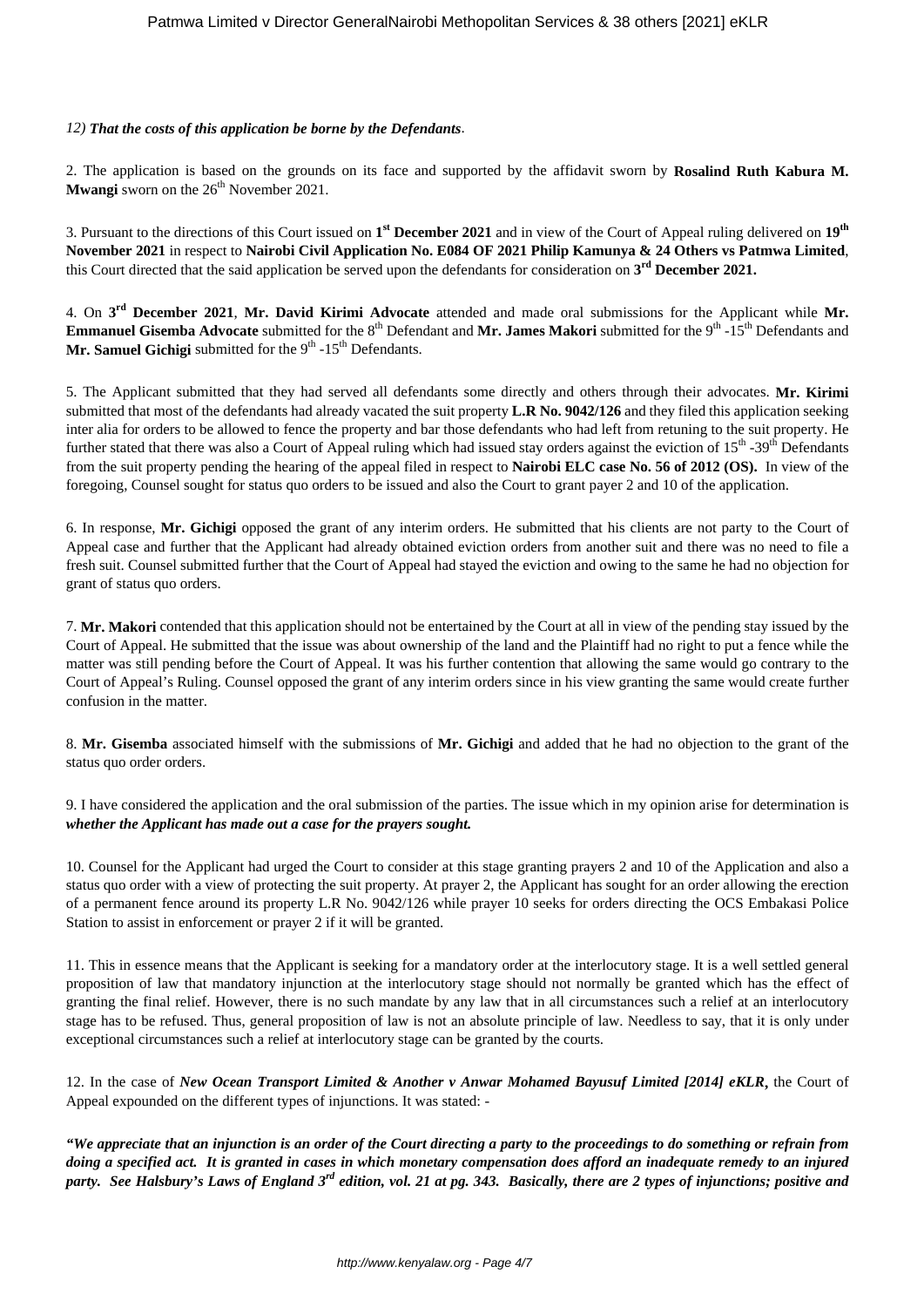*negative. The positive injunction would direct a party to do something whereas a negative one will restrain such a person from doing something. Among the positive injunctions will be mandatory injunction. This injunction orders some act to be done. Part of this family is the restorative injunction being sought by the applicants in the instant application. This type of injunction requires the person against whom it is directed to undo a wrongful act, to restore the status quo ante so that the damage does not continue. Then there is the mandatory injunction per se which compels a party to carry out some positive act to remedy a wrongful omission. As for negative injunctions, these would include prohibitory, perpetual, interlocutory and Quia Timet injunctions." [Emphasis added]*

13. The principles of granting a mandatory injunction are well settled and set out in the following cases;

In the case of *Nandan Pictures Ltd. Vs. Art Pictures Ltd & others, Air 1956, Cal 428,* Chakravartti, CJ. of the High Court of Calcutta set out, in the following passage, the rather limited scope in which a mandatory injunction is available at the interlocutory stage:

*"At the same time, I may point out what the accepted principles have been and what has been, according to the reported cases, the practice of the Courts. It would appear that if a mandatory injunction is granted at all on an interlocutory application, it is granted only to restore the status quo and not granted to establish a new state of things, differing from the state, which existed at the date when the suit was instituted. The one case in which a mandatory injunction is issued on an interlocutory application is where, with notice of the institution of the plaintiff's suit and the prayer made in it for an injunction to restrain the doing of a certain act, the Defendant does that act and thereby alters the factual basis upon which the plaintiff claimed his relief. An injunction issues in such a case in Order that the Defendant cannot take advantage of his own act and defeat the suit by saying that the old cause of action no longer survived and a new cause of action for a new type of suit had arisen. When such is found to be the position, the Court grants a mandatory injunction even on an interlocutory application, directing the Defendant to undo what he has done with notice of the plaintiff's suit and the claim therein and thereby compels him to restore the position which existed at the date of the suit."*

In *Shepherd Homes Limited Vs Sandahm Homes Limited V. Sandahm [1971] 1 CH. 34, Megarry, J*. stated:

*"it is plain that in most circumstances a mandatory injunction is likely, other things being equal, to be more drastic in its effects than a prohibitory injunction. At the trial of the action, the Court will, of course grant such injunctions as the justice of the case requires; but at the interlocutory stage, when the final result of the case cannot be known and the Court has to do the best it can, I think the case has to be unusually strong and clear before a mandatory injunction will be granted, even if it is sought in Order to enforce a contractual obligation"*

14. As well the principles for granting a temporary injunction are set out in the case of *Giella vs Cassman Brown (1973) EA 358***.** which are: that firstly, an Applicant must show a prima facie case with a probability of success, secondly an interlocutory injunction will not normally be granted unless the Applicant might otherwise suffer irreparable injury, which would not adequately be compensated by an award of damages, and thirdly, if the Court is in doubt, it will decide an application on a balance of convenience.

15. A mandatory injunction is different from a prohibitory injunction in the sense that an applicant for mandatory injunction must prove his case on a standard higher than the standard in prohibitory injunctions.

16. In the case of *Kenya Breweries Ltd & Another vs Washington O. Okeya [2002] eKLR,* the Court of Appeal stated as follows on mandatory injunctions.

*"A mandatory injunction ought not to be granted on an interlocutory application in the absence or special circumstances, and then only in clear cases either where the court thought that the matter ought to be decided at once or where the injunction was directed at a simple and summary act which could be easily remedied or where the defendant had attempted to steal a march on the plaintiff. Moreover, before granting a mandatory interlocutory injunction, the court had to feel a higher degree of assurance that at the trial it would appear that the injunction had rightly been granted, that being a different and higher standard than was required for a prohibitory injunction."*

17. In the case of *Nation Media Group & 2 Others vs John Harun Mwau [2014] eKLR,* the court of appeal said: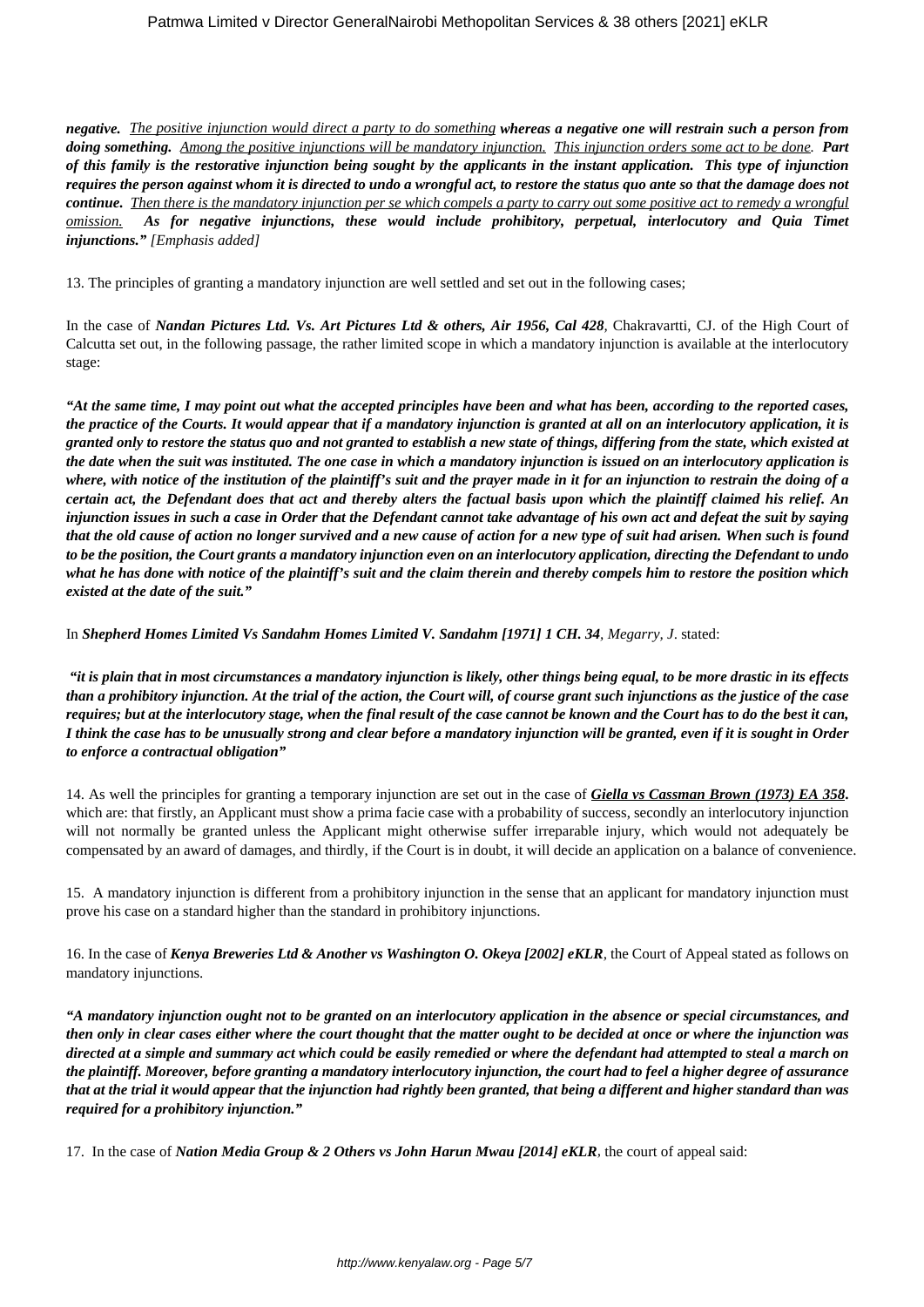*"It is trite law that for an interlocutory mandatory injunction to issue, an applicant must demonstrate existence of special circumstances… A different standard higher than that in prohibitory injunction is required before an interlocutory mandatory injunction is granted. Besides existence of exceptional and special circumstances must be demonstrate as we have stated a temporary injunction can only be granted in exceptional and in the clearest of cases."*

18. The above cited cases lay down the principles of law to be considered in an application for mandatory injunction and the condition that stands out is that the applicant must establish the existence of special and exceptional circumstances that warrant the granting of orders of mandatory injunction.

19. In the instant case, the Applicant submitted that it was not disputed that the land is registered in its name and that they were seeking to fence off the property to stop any persons who had left the property from coming back and putting up new structures. On this aspect, the Applicant has established a prima facie case with chances of success. I find that the applicant has demonstrated to the satisfaction of this court, that there are special and exceptional circumstances that warrant the granting of the orders of mandatory injunction sought.

20. Counsels herein save for the Counsel for  $15<sup>th</sup> - 39<sup>th</sup>$  Defendants had no problem to the grant of the status quo orders herein. In the specific context of such applications where parties are agreeable to grant of status quo order, the Court can grant the same pursuant to **paragraph 32** of **Practice Directions on Proceedings in The Environment and Land Courts, and on Proceedings Relating to The Environment and The Use and Occupation Of, And Title to Land and Proceedings in Other Courts (Gazette Notice No. 5178 of 2014)** which provides:

"*During the inter-partes hearing of any interlocutory application, where appropriate, parties are encouraged to agree to maintain status quo. If they cannot agree, after considering the nature of the case or hearing both sides the Judge shall exercise discretion to order for status quo pending the hearing and determination of the suit bearing in mind the overriding interests of justice."*

21. During the submissions, Counsel for the Applicant indicated that he is aware that the Court of Appeal had granted stay orders against the eviction of some defendants and that while still being aware of the same he had filed this suit seeking for interim orders as were outlined in the Application. **Counsel Makori** for 15<sup>th</sup> -39<sup>th</sup> Defendants urged the Court not to entertain the Application in view if the orders issued by the Court of Appeal.

22. The claim naturally follows the subject, and jurisdiction does likewise. In essence, once a court is seized of jurisdiction over a certain subject, that divests all others of jurisdiction over the same. This is what this court may refer to as momentary suspension of all other jurisdictions until that subject moves legally to any such other judicial body as provided by law. And once the subject moves to that other judicial body properly authorized to handle it, the next body legally assumes jurisdiction over that subject thereby causing the previous forum to experience momentary suspension of its jurisdiction. It is momentary in the sense that there is a possibility that once done with the subject, the Court of Appeal, may issue orders or directions that may affect the jurisdiction of this Court as to the hearing and disposal of the suit. This means that as long as the matter is legally before one forum for adjudication, other forums can only watch and wait for the decision of the forum with currency in the subject. In this case, the subject is in the hands of the Court of Appeal at the moment.

23. A court is only empowered to determine issues before it when it is vested with the jurisdiction. I have explained previously above how jurisdiction may keep moving from one court to another but cannot vest in two forums at the same time over the same issues by same parties. In the instant case, the Application has been brought when the Court of Appeal has already rendered its Ruling on  $19^{th}$  November 2021 to the effect of staying the eviction of the  $15^{th}$  -  $39^{th}$  Respondents/Defendants from **L.R No. 9042/126** pending the hearing and determination of the intended Appeal.

24. Having seen the Ruling delivered on 19<sup>th</sup> November 2021 by **D.K Musinga J.A, H.A Omondi J.A and Dr. K.I. Laibuta J.A in Nairobi Civil Application No. E084 of 2021** and having heard from the Counsels of the parties herein, I must say that this Court is bound by the same, I cannot vary or give any orders contrary to my Lordships of the Court of Appeal. That being the position, the jurisdiction of this court is held in abeyance until the Court of Appeal holds otherwise. I say so because, two courts of different jurisdictions cannot have the jurisdiction to deal with the same subject matter at the same time. There is no provision of allowing courts to have parallel jurisdictions.

25. I have stated as much that this court is of the considered view that momentarily it does not have the jurisdiction to hear and